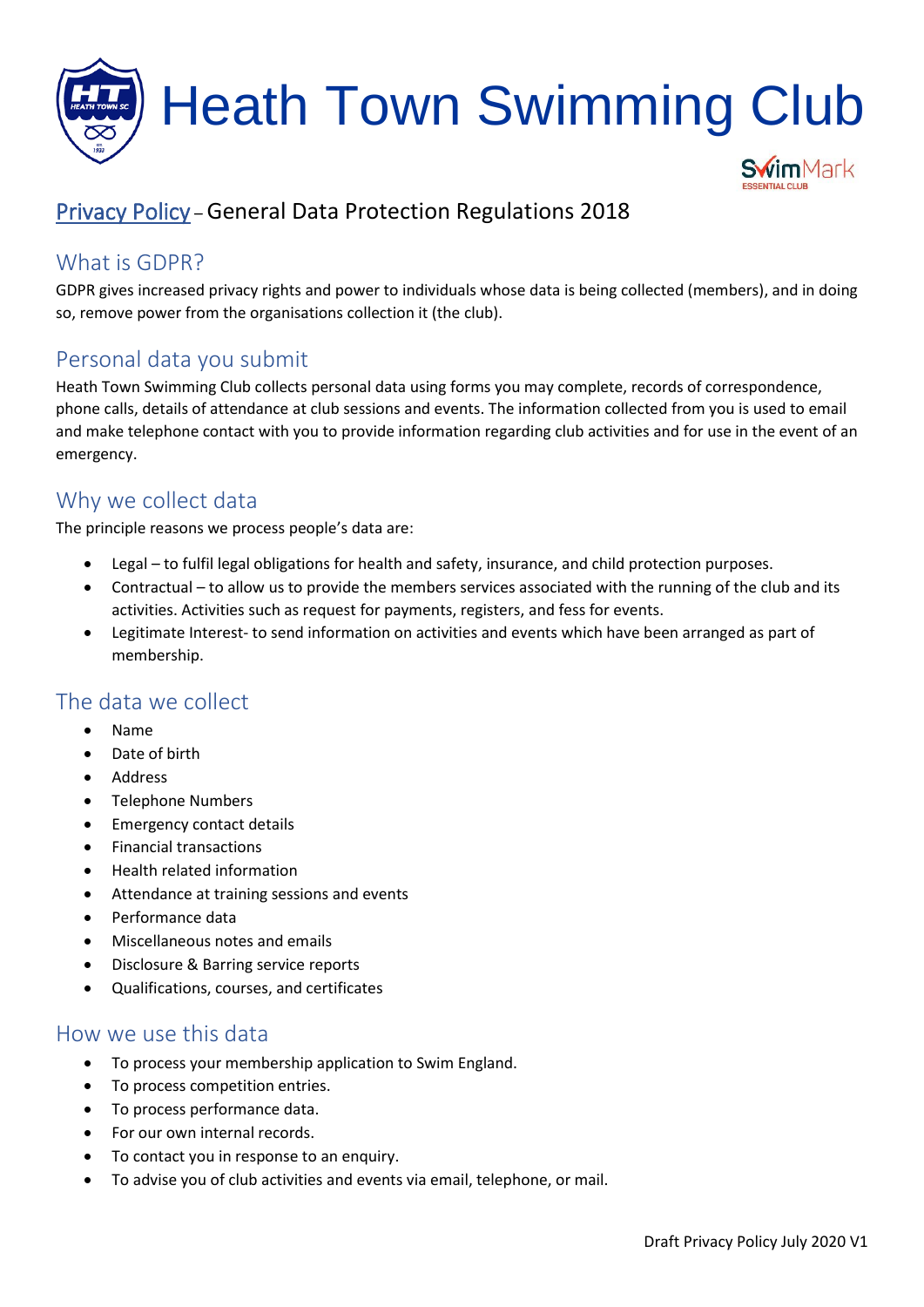- To meet legal obligations or valid requests, including reporting and investigation under the Swim England Wavepower child safeguarding policy and procedures 2020-2023.
- To comply with Swim England 'Swim Mark' accreditation requirements.

### Consent

In agreeing to this Privacy Policy, you are consenting to your personal data being processed by Heath Town Swimming Club in the manner described above.

If you have submitted personal information and wish us to cease using it for the purposes described above, please detail your request to:

Email: [info@heathtownswimmingclub.co.uk](mailto:info@heathtownswimmingclub.co.uk)

#### Who sees your data

Dependant on roles within the club the following people may see your data:

Membership Secretary, Chair, Head Coach, Welfare Officer, Coaches, Team Managers, Swim Mark Co-ordinator, Committee members. Named performance data is available on the club's website.

#### Disclosure

We will not disclose any personal information we collect about you to a third party without your consent.

In association with any membership application you make your information will be passed to Swim England using the Online Membership System (OMS).

In connection with any request or enquiry you make, your information will be passed to the relevant club contact.

Heath Town Swimming Club may disclose your Personal Information to meet legal obligations, or valid request, including, reporting and investigations under the Swim England Wavepower Child safeguarding policy and procedures 2020-2023.

### Retention Policy

Heath Town Swimming Club will process personal data during the duration of your membership after which your data will be deleted, and we will continue to store only the personal data needed to meet any legal or Swim England obligations. We may also continue to store performance data which is part of the club's competitive records.

### Your Rights

At any point whilst Heath Town Swimming Club is in possession of or processing your personal data, you have the following rights:

- Right of access you have the right to request a copy of the information that we hold about you.
- Right of rectification you have a right to correct data that we hold about you that is inaccurate or incomplete.
- Right to be forgotten –you can ask for the data we hold about you to be deleted. In these circumstances and we will continue to store only the personal data needed to meet any legal obligations, safeguarding children, or to comply with Swim England requirements defending a legal claim.
- Right to restriction of processing where certain conditions apply to have a right to restrict the processing.
- Right of portability you have the right to have the data we hold about you transferred to another organisation.
- Right to object you have the right to object to certain types of processing such as direct marketing.